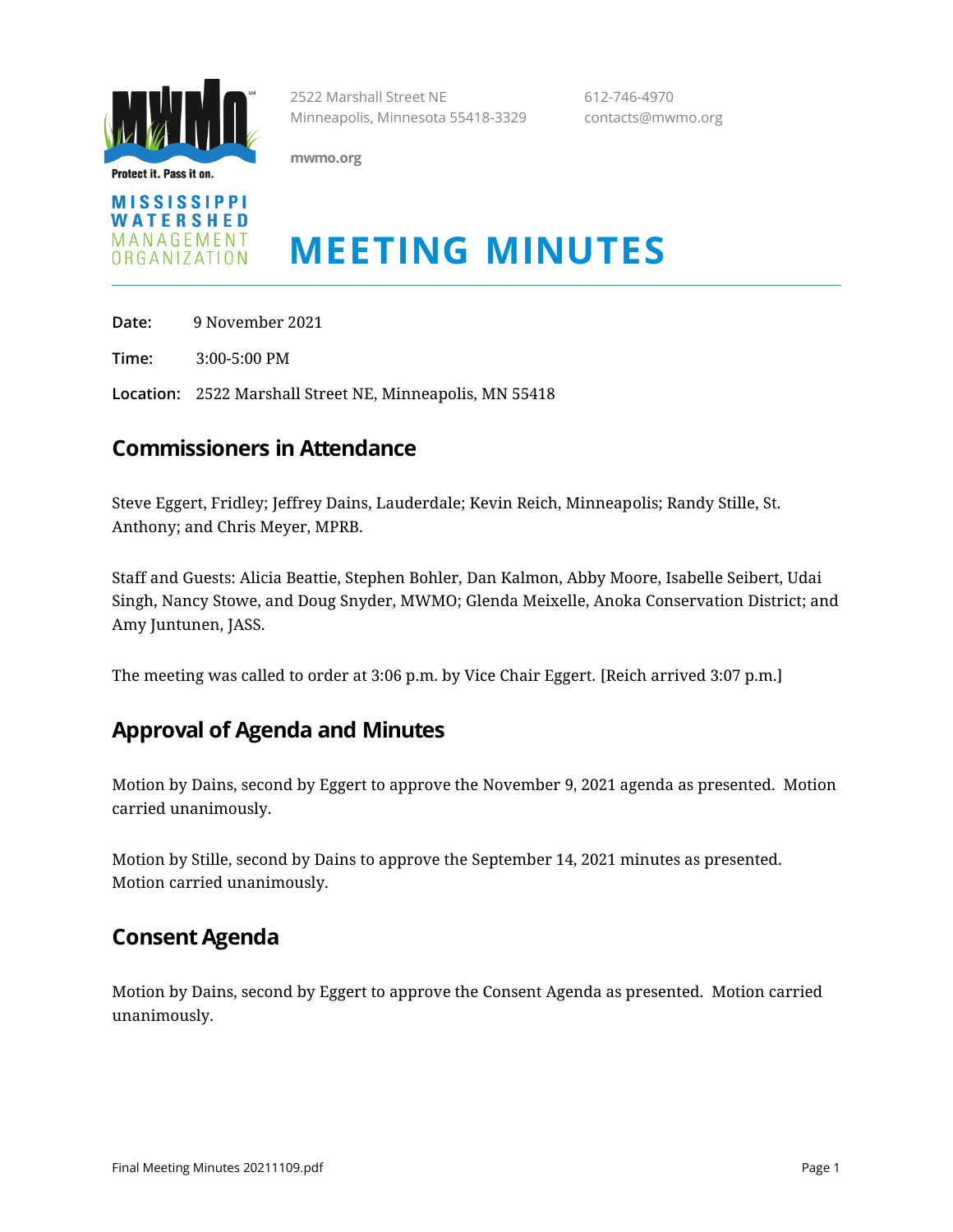# **Reports from Staff**

Snyder is creating a new budget format for use going forward. The new format will be presented to the Board for approval at the January Board meeting. A study of the median household and tax assessment to each household from the watershed is being conducted.

Health insurance for 2022 has an increase of 3%, which is better than the budgeted amount since past increases have been 6-10%.

Singh introduced new employees Seibert, Admin and Operations Specialist, and Bohler, intern.

Since 2015, MWMO has trained 62 Minnesota Water Stewards (MWS) in partnership with the Freshwater Society. The program trains community members, creating a network of volunteer water stewards. Ten new MWS were trained in 2021. In 2019, MWMO worked with MWS to develop a volunteer leadership team to keep MWS engaged, leverage funding, and identify volunteer opportunities. In 2022, the MWS class will consist of six MWMO residents with most training delivered online.

The 10-year plan was approved by BWSR in September 2021. The Plan has been sent to Houston Engineering to add graphics and style elements. The finished Plan will be presented to the Board at the January 2022 meeting for final approval prior to posting on the MWMO website and sending notices to member cities and agencies.

#### **General Business**

**Resolution 2021-047: FY 2022 Final Levy.** Staff proposes a levy of \$6,400,000 for FY 2022. This will be reflected in the budget presented at the January meeting.

Motion by Eggert, second by Dains to approve the FY 2022 levy at \$6.4 million. Motion carried unanimously.

**Resolution 2021-041: Xcel Energy Marshall Operations Center.** This project site is a new 80 acre office facility at 3356 Marshall St NE, on the northwest corner of St. Anthony Parkway and Marshall. This site was previously undeveloped and lies adjacent to the Mississippi River. The site design includes prairie habitat near the river and other native plantings to blend in with the surrounding habitat. The project will include tiered raingardens on site and an infiltration basin for stormwater management. This is a brown site formerly used for fly ash dumping. All stormwater will be captured and treated on site with 95% removal of TSS and TP. Funding request for this project is not-to-exceed \$295,000 for design and installation of the above-andbeyond treatment in the public gateway area, structured raingardens, no-mow grass, prairie seed, trees, and educational signage.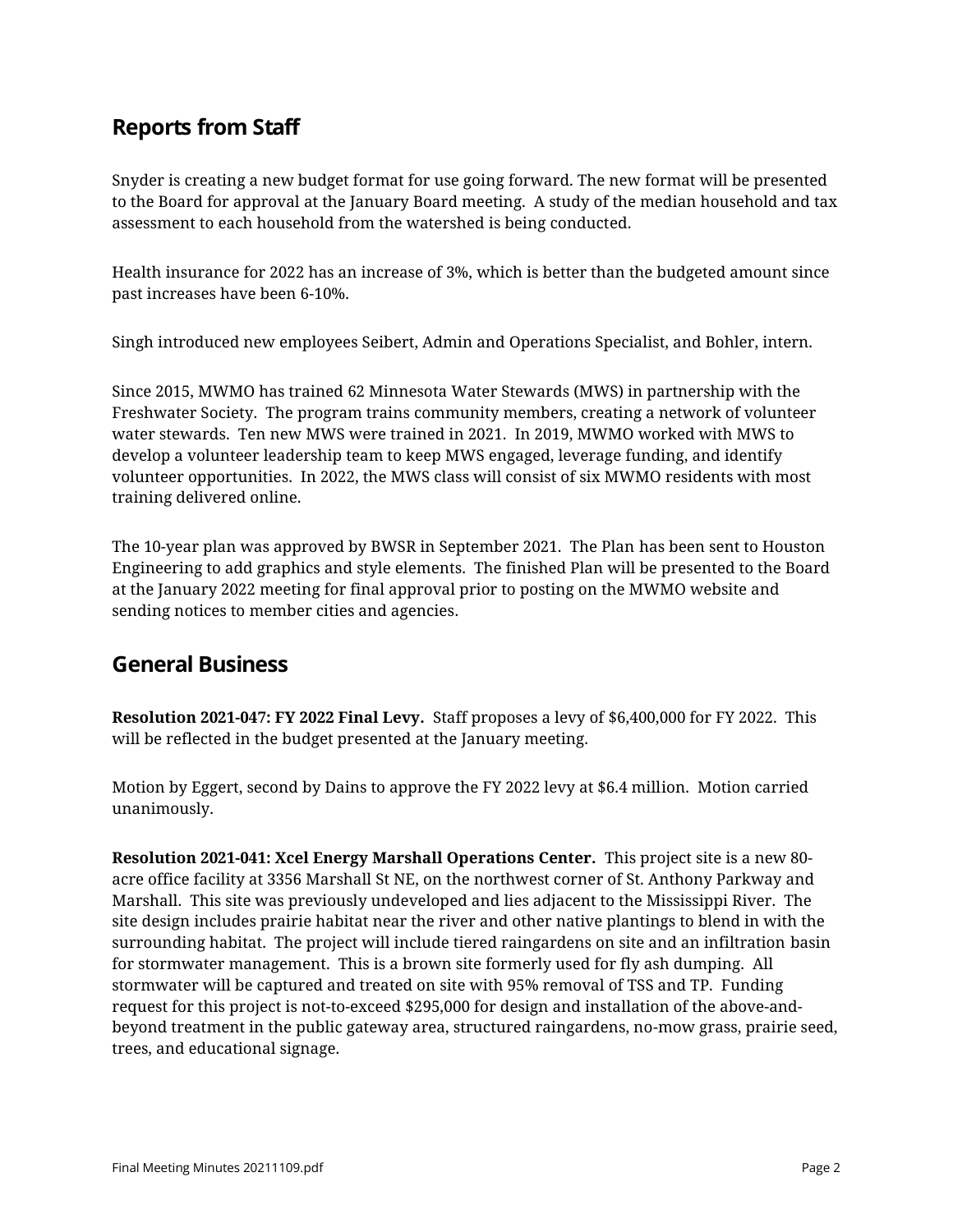Xcel Energy will have a long-term operations and maintenance plan for the prairie habitat and stormwater features and be responsible for maintenance.

Motion by Eggert, second by Stille to approve Resolution 2021-041 approving funding of \$295,000 for the Marshal Operations Center project. Motion carried unanimously.

# **Open Public Input**

None.

#### **Board Updates and Announcements**

The next meeting is scheduled for January 11, 2022. The meeting location, whether in-person at MWMO offices or via Zoom, will be determined closer to the meeting date.

# **Adjourn**

There being no further business, the meeting was adjourned at 3:28 p.m.

Respectfully submitted, Amy Juntunen, Recording Secretary